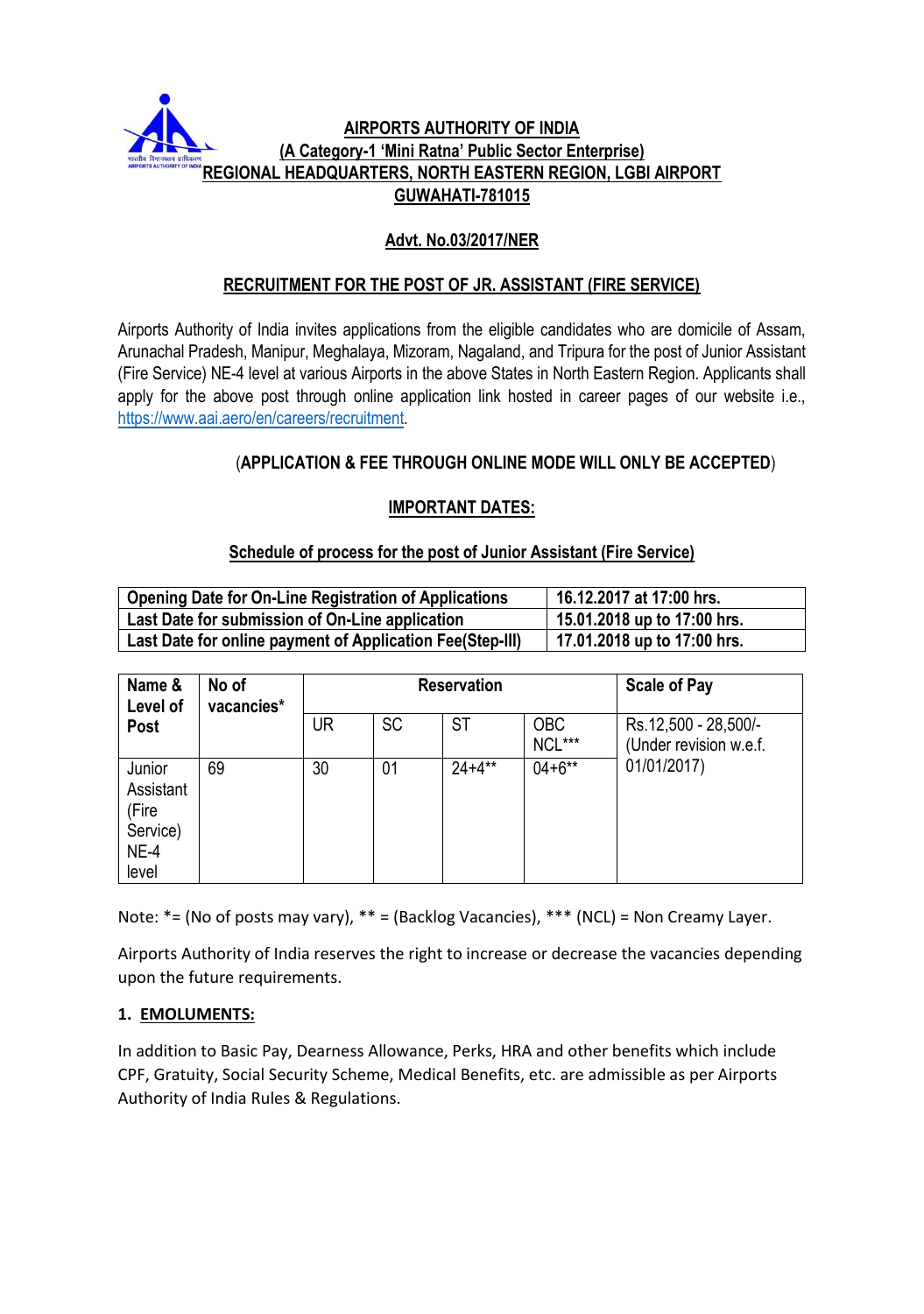# **2. Age & Qualification**:

The candidate should possess the following age & qualifications for on-line registration of application:

| i)   | Age limit &            | Age limit 18 to 30 years as on 15.01.2018.                          |  |  |
|------|------------------------|---------------------------------------------------------------------|--|--|
|      | <b>Relaxation</b>      |                                                                     |  |  |
|      |                        | a) Upper age limit is relaxable by 5 years for SC/ST, 3 years for   |  |  |
|      |                        | OBC (Non-Creamy layer) candidates.                                  |  |  |
|      |                        |                                                                     |  |  |
|      |                        | b) Length of service extended by 3 years for Ex-servicemen.         |  |  |
|      |                        |                                                                     |  |  |
|      |                        | c) Upper age limits are relaxable by 10 years for candidates who    |  |  |
|      |                        | are in regular service of AIRPORTS AUTHORITY OF INDIA, subject      |  |  |
|      |                        | to attainment of 50 years.                                          |  |  |
|      |                        |                                                                     |  |  |
|      |                        | d) Maximum age limit for widows, divorced women and women           |  |  |
|      |                        | judicially separated from their husbands and who are not            |  |  |
|      |                        | remarried: Up to the age of 35 years (up to 40 years for members    |  |  |
|      |                        | of Scheduled Castes and Scheduled Tribes)                           |  |  |
|      |                        |                                                                     |  |  |
|      |                        | e) The date of birth as recorded in the Matriculation/Secondary     |  |  |
|      |                        | Examination certificates will only be accepted. No subsequent       |  |  |
|      |                        | request for change in date of birth will be entertained.            |  |  |
| ii)  | <b>Educational</b>     | a) 10 <sup>th</sup> Pass+3 years approved regular Diploma in        |  |  |
|      | Qualification          | Mechanical/Automobile/Fire with minimum 50% marks;                  |  |  |
|      |                        | <b>OR</b>                                                           |  |  |
|      |                        | b) 12 <sup>th</sup> Pass (Regular Study) with 50% marks.            |  |  |
| iii) | <b>Driving Licence</b> | a) Valid Heavy Vehicle Driving License;                             |  |  |
|      |                        |                                                                     |  |  |
|      |                        | <b>OR</b>                                                           |  |  |
|      |                        |                                                                     |  |  |
|      |                        | b) Valid Medium Vehicle Driving License issued at least one year    |  |  |
|      |                        | before 15.01.2018;                                                  |  |  |
|      |                        |                                                                     |  |  |
|      |                        | <b>OR</b>                                                           |  |  |
|      |                        | c) Valid Light Motor Vehicle Driving License issued at least two    |  |  |
|      |                        | years before 15.01.2018.                                            |  |  |
|      |                        |                                                                     |  |  |
|      |                        | In case of $(b)$ &(c), the incumbents will be required to acquire   |  |  |
|      |                        | Heavy Duty Driving License within one year of appointment           |  |  |
|      |                        | before completion of their probation period. In case, if they fail  |  |  |
|      |                        | to acquire/obtain the Heavy Duty Driving License, their             |  |  |
|      |                        | probation period will be extended for one more year in order to     |  |  |
|      |                        | obtain Heavy Duty Driving License, till such time, they will not be |  |  |
|      |                        |                                                                     |  |  |
|      |                        | confirmed and their increments will also be withheld. Moreover,     |  |  |
|      |                        | no further extension will be granted beyond two years and their     |  |  |
|      |                        | services will stand terminated.                                     |  |  |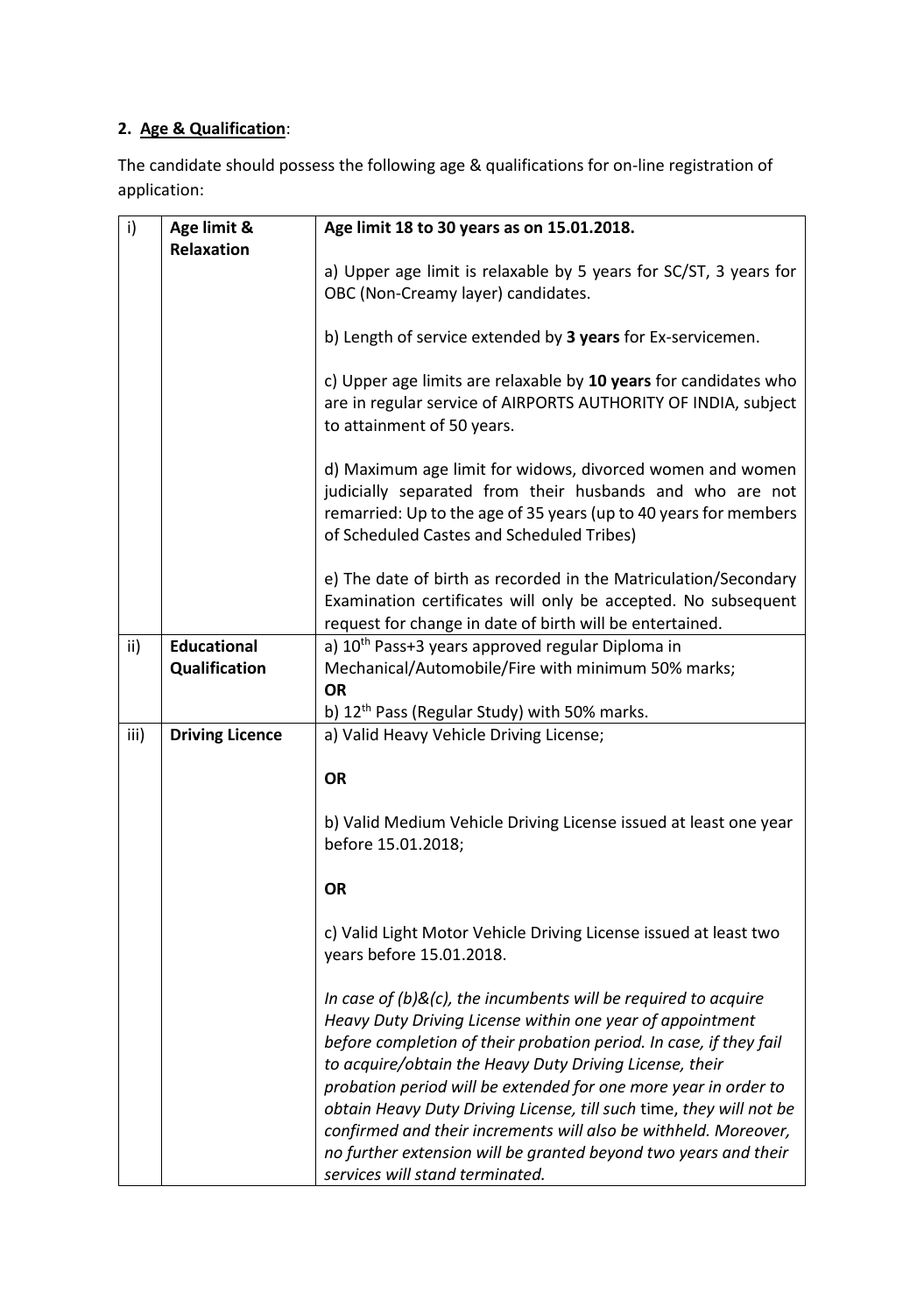| iv)  | <b>Driving Test</b>      | The Driving test will be conducted on Light Motor vehicle.                                                                    |                                                                                                            |              |                                      |  |  |
|------|--------------------------|-------------------------------------------------------------------------------------------------------------------------------|------------------------------------------------------------------------------------------------------------|--------------|--------------------------------------|--|--|
| v)   | Written                  |                                                                                                                               | The level for written examination for the post of Jr.                                                      |              |                                      |  |  |
|      | <b>Examination</b>       |                                                                                                                               | Assistant(F/S) will be as under:-                                                                          |              |                                      |  |  |
|      |                          | <b>Basic Arithmetic</b>                                                                                                       |                                                                                                            | $: 25$ marks |                                      |  |  |
|      |                          | <b>Basic Science</b>                                                                                                          |                                                                                                            | : 25 marks   | $10th$ standard                      |  |  |
|      |                          |                                                                                                                               |                                                                                                            |              | level                                |  |  |
|      |                          |                                                                                                                               | Elementary English/Grammar : 25 marks -                                                                    |              |                                      |  |  |
|      |                          |                                                                                                                               |                                                                                                            |              |                                      |  |  |
|      |                          | General Knowledge                                                                                                             |                                                                                                            |              | : 25 marks 12 <sup>th</sup> standard |  |  |
|      |                          |                                                                                                                               |                                                                                                            |              | level                                |  |  |
|      |                          |                                                                                                                               |                                                                                                            |              |                                      |  |  |
|      |                          |                                                                                                                               |                                                                                                            |              | 100 marks                            |  |  |
|      |                          |                                                                                                                               |                                                                                                            |              |                                      |  |  |
|      |                          | The minimum Pass marks will be 50 out of 100 for General/OBC<br>candidates and 40 out of 100 for SC & ST candidates. The time |                                                                                                            |              |                                      |  |  |
|      |                          |                                                                                                                               | duration for written examination will be 2 Hrs.                                                            |              |                                      |  |  |
| vi)  | <b>Physical Standard</b> | Physique                                                                                                                      | Good.                                                                                                      |              |                                      |  |  |
|      |                          | a) Eye                                                                                                                        |                                                                                                            |              |                                      |  |  |
|      |                          | Sight                                                                                                                         | Distant vision: 6/6 with each Eye without glasses.<br>Near vision:N5 with each Eye without glasses.(Visual |              |                                      |  |  |
|      |                          | Evaluation is for each eye individually)                                                                                      |                                                                                                            |              |                                      |  |  |
|      |                          | <b>Colour Vision:</b> Should be Normal as determined by                                                                       |                                                                                                            |              |                                      |  |  |
|      |                          | Ischihara's Charts.                                                                                                           |                                                                                                            |              |                                      |  |  |
|      |                          | <b>Night blindness: Absent</b>                                                                                                |                                                                                                            |              |                                      |  |  |
|      |                          | Field of vision: Each eye should have full field of                                                                           |                                                                                                            |              |                                      |  |  |
|      |                          | vision as determined by confrontation test.                                                                                   |                                                                                                            |              |                                      |  |  |
|      |                          | Refractive error: No refractive error is Acceptable.                                                                          |                                                                                                            |              |                                      |  |  |
|      |                          | b)                                                                                                                            | <b>For Male candidates: Not</b><br>For female candidates:                                                  |              |                                      |  |  |
|      |                          | Height*                                                                                                                       | less than 167 Cms                                                                                          |              | Not less than 157 Cms                |  |  |
|      |                          | c)                                                                                                                            | For Male candidates:                                                                                       |              | <b>For female</b>                    |  |  |
|      |                          | Chest*                                                                                                                        | 81 Cms normal.                                                                                             |              | candidates:-                         |  |  |
|      |                          |                                                                                                                               | Minimum Expansion 5 Cms                                                                                    |              | Not applicable                       |  |  |
|      |                          | d)                                                                                                                            | <b>For Male candidates-</b>                                                                                |              | <b>For female</b>                    |  |  |
|      |                          | Weight*                                                                                                                       | Not less than 55 Kg.                                                                                       |              | candidates:-Not less                 |  |  |
|      |                          |                                                                                                                               |                                                                                                            |              | than 45 Kgs.                         |  |  |
|      |                          | e)                                                                                                                            | Normal                                                                                                     |              | Normal                               |  |  |
|      |                          | Hearing                                                                                                                       |                                                                                                            |              |                                      |  |  |
|      |                          | f)                                                                                                                            | Normal                                                                                                     |              | Normal                               |  |  |
|      |                          | Speech                                                                                                                        |                                                                                                            |              |                                      |  |  |
|      |                          | *Relaxation by 3 cms in height and chest measurement and                                                                      |                                                                                                            |              |                                      |  |  |
|      |                          | proportionate relaxation in weight will be allowed to candidates                                                              |                                                                                                            |              |                                      |  |  |
|      |                          | of hilly areas on production of Bonafide certificates. However,                                                               |                                                                                                            |              |                                      |  |  |
|      |                          | minimum chest expansion must be 5 cms.                                                                                        |                                                                                                            |              |                                      |  |  |
|      |                          | No other relaxation will be allowed to any other category.                                                                    |                                                                                                            |              |                                      |  |  |
| vii) | <b>Disqualification</b>  | Knocking knee, bow legs, degree of squint, flat footed, physical                                                              |                                                                                                            |              |                                      |  |  |
|      |                          | deformity, suffering from chronic diseases, any major operation                                                               |                                                                                                            |              |                                      |  |  |
|      |                          | by virtue of his physical fitness to work in fire service has been                                                            |                                                                                                            |              |                                      |  |  |
|      |                          | impaired will be considered as disqualification.                                                                              |                                                                                                            |              |                                      |  |  |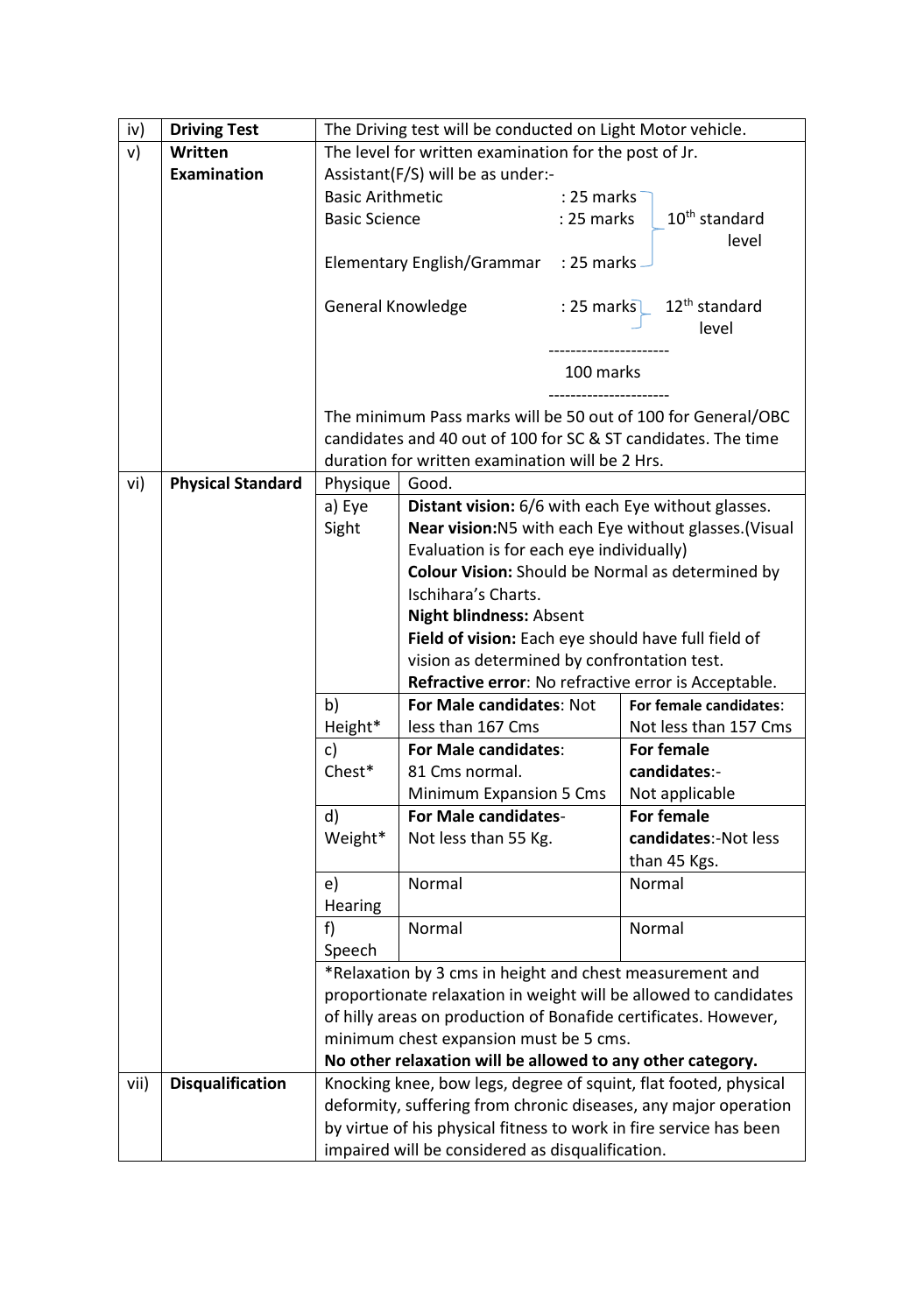## **3. APPLICATION FEE & MODE OF PAYMENT:**

**Non-Refundable Application Fee of Rs. 400/- should be remitted by the applicants other than those exempted from payment of application fee through online payment mode only.**

- **No application fee is required to be paid by Female/SC/ST/Ex-Serviceman candidates.**
- **AIRPORTS AUTHORITY OF INDIA will accept fee through online net banking/credit cards/debit cards only.**
- **Fees once paid will not be refunded under any circumstances.**
- **For depositing the requisite fee candidates should apply for the above post through online application link hosted in career pages of our website i.e., [https://www.aai.aero/en/careers/recruitment.](https://www.aai.aero/en/careers/recruitment)**

## **4. SELECTION PROCEDURE:**

The selection process will consist of following stages:

- 1. Computer Based(Online) Test;
- 2. Certificate/Documents verification;
- 3. Medical Fitness/Physical Measurement Test;
- 4. Driving Test; and
- 5. Physical Endurance Test

**The candidate who does not fulfil the eligibility criteria at any stage mentioned above will not be considered for next stage of selection process and therefore, will be disqualified from further selection process.** 

Appointment to the post of Junior Assistant(FS) is subject to fulfilling eligibility conditions and successful passing **18 weeks** of Basic Training Course in which 02 weeks training should be exclusively meant for imparting training on maintenance and driving on Heavy Duty Vehicle **from AIRPORTS AUTHORITY OF INDIA Training Institutes**. During training, incumbent is entitled for **stipend** as per the rules. AIRPORTS AUTHORITY OF INDIA will not be responsible for any injury caused during the course of selection process.

## **5. GUIDELINES FOR FILLING ONLINE APPLICATION:**

Applicant satisfying the eligibility conditions may apply only through 'online' application link available on Airports Authority of India's website [https://www.aai.aero/en/careers/recruitment.](https://www.aai.aero/en/careers/recruitment) No application through any other mode will be accepted. No documents are required to be sent to AIRPORTS AUTHORITY OF INDIA in connection with the application. Please carefully go through the instructions under "**HOW TO APPLY"** and also detailed instructions given in recruitment notification/advertisement and on the main page of online application form.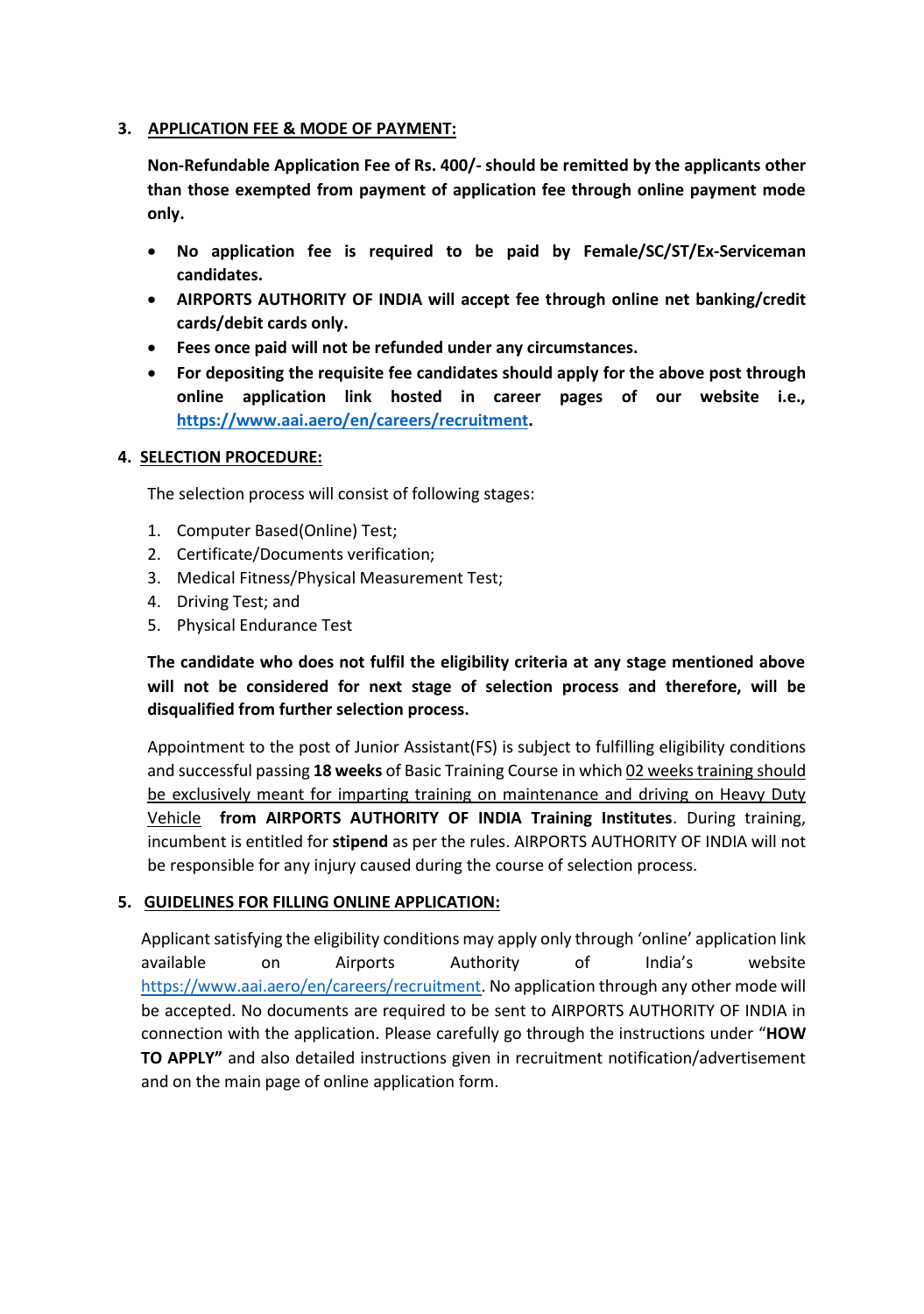- 1. Before registering/submitting applications on the website the candidates should possess the following:
	- **a.** Valid E-mail ID: The E-mail ID and mobile number entered in the online application form should remain active until the recruitment process is completed. No change in the E-mail ID/Mobile Number will be allowed once entered. ALL CORRESPONDENCE REGARDING THIS RECRUITMENT SHALL BE MADE ON REGISTERED E-MAIL ID including E-Admit Card for appearing in online Examination.
	- **b.** While applying on-line candidate should keep the scanned copy of their passport size colour photograph & signature (in format \*.jpg or \*.jpeg file only).
	- **c.** Scanned copy of all relevant certificates/documents/details relating to eligibility criteria viz., educational qualification, caste certificate, driving license, domicile certificate, details of physical measurements, and discharge certificate in case of Ex-Servicemen etc. for submitting in online application form. The scanned soft copy of relevant document (as applicable) between 50 KB-1000 KB in "\*.jpg/\*.jpeg/\*.pdf" format. Ensure that the size of the scanned image is not more than 1000 KB.
- 2. The candidates should ensure the completion of step-I, II and III of the registration, final submission and online payment of application fee by stipulated date and time. After applying online, candidate is required to download the registration slip generated by the System with Unique Registration Number and Password, which may be retained for future reference.
- 3. On successful registration of On-Line Application Step-1, candidates are advised not to attempt for registration for the same post again, as in case of multiple registration for the same post the candidature is liable to be cancelled/rejected without any notice/intimation to the candidate.
- 4. Candidates are required to enter all information correctly in the on-line application form and verify the same before final submission, as changes shall not be permitted after submission of the application form.
- 5. On successful submission of the application by the candidate, an email will be sent to their registered E-mail ID regarding Examination Scheduled, Admit Card for computer based/online examination.
- 6. The candidate shall be responsible for registration, filling up the form, uploading, receiving, downloading, and printing of Online Application and E-Admit Card for appearing in Computer Based Test (CBT). AIRPORTS AUTHORITY OF INDIA will not be responsible for any loss of E-mail sent due to invalid/wrong E-mail ID provided by the candidate or for delay/non-receipt of the information if a candidate fails to access his/her mail or AIRPORTS AUTHORITY OF INDIA website in time.
- 7. After registering/submitting online application, the candidate may download the Filledin Application Form with unique Application Reference No., which can be retained for future reference.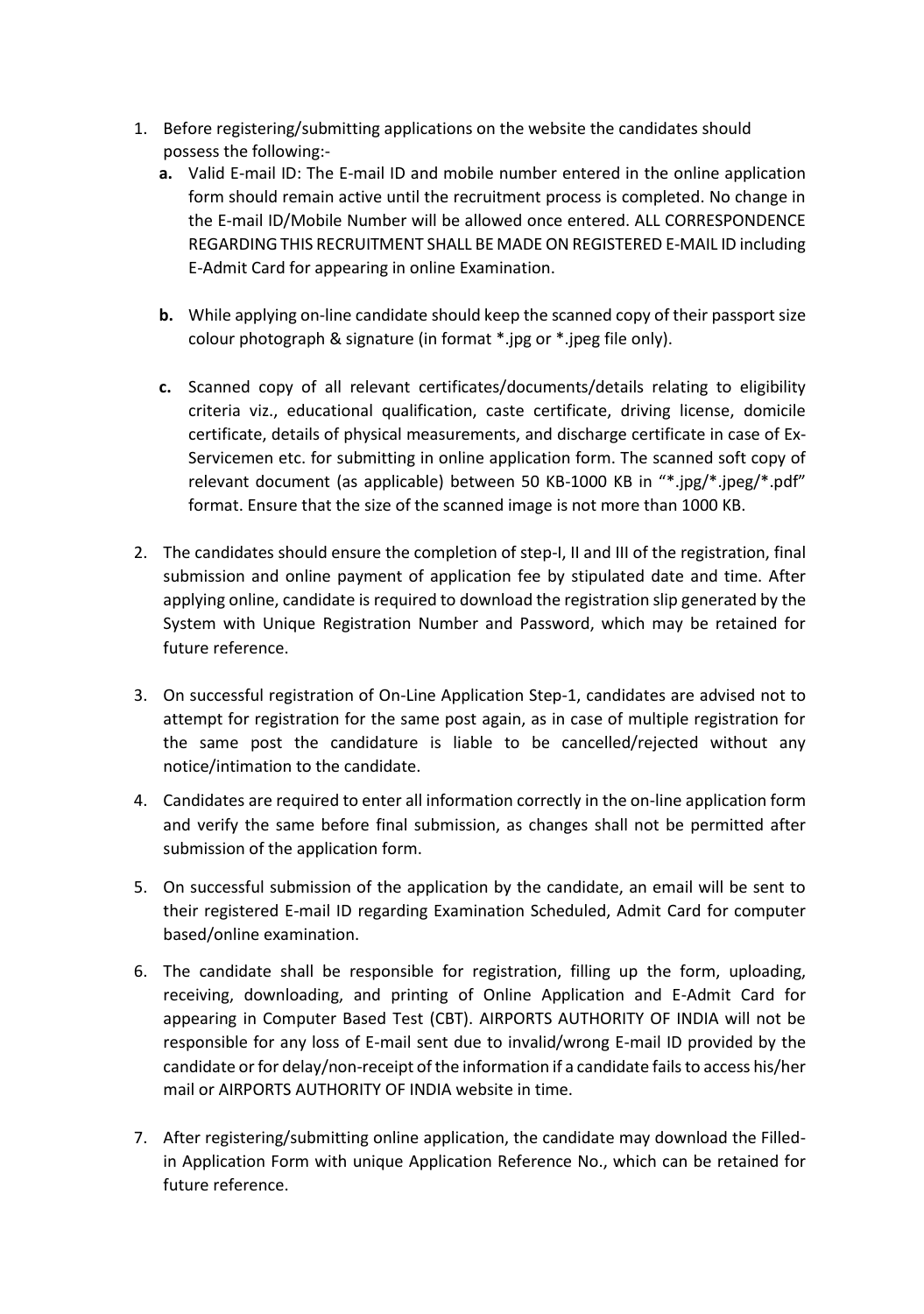#### 6. **HOW to APPLY**:-

#### 6.1. **STEP-I (SIGN UP/REGISTRATION)**:-

a) Applicants satisfying the eligibility conditions may apply only through online application link hosted in career pages of our website i.e. [https://www.aai.aero/en/careers/recruitment.](https://www.aai.aero/en/careers/recruitment)

b) Applicant will view instructions page and they will have to accept the terms & conditions by clicking **'I AGREE'** checkbox given below and pressing the '**START'** button.

c) Applicant should sign up first with their valid E-mail ID and Mobile number. On signing up, the Password and Login ID will be sent to the registered E-mail ID and Mobile number provided by the candidate. The applicant should ensure the correctness of Mobile Number and E-mail ID during registration process.

#### **6.2 STEP-II (SUBMISSION OF APPLICATION & UPLOADING DOCUMETNS):**

a) After registration, applicant should re-login by revisiting the On-line Application Link hosted in career pages of our website i.e., [https://www.aai.aero/en/careers/recruitment](https://www.aai.aero/en/careers/recruitment%20by%20%20using%20login%20credentials%20i.e) by using login credentials i.e. Login-ID and Password received on their registered E-mail ID/Mobile number.

b) The applicant should fill-in all the information viz. personal details, educational qualification, details in the on-line form about himself/herself correctly and upload photograph, signature, certificates, etc.

c) Applicants should upload the scanned image of their photograph, signature and other relevant certificates as per the process given below. The applicant should note that only \*.jpg/\*.jpeg/\*.pdf formats are acceptable:

## **(i) Photograph:**

- a) Photograph must be a recent passport size colour photograph (not older than 03 months)
- b) Make sure that the photograph is taken against a light- coloured, preferably white background.
- c) Size of file should be between **50-80 KB in jpg/jpeg format only.** Please ensure that the size of the scanned image is not more than 80kb.

## **(ii) Signature Image**:

- a) The applicant has to sign on white paper with Black ink pen.
- b) The signature must be of the applicant only. If at any stage the signature is not found to be matching with the candidate's actual signature, the applicant's candidature will be rejected.
- c) Please scan the signature area only and not the entire page.
- d) Size of file should be between 10kb-50 Kb in jpg/jpeg format only. Ensure that the size of the scanned image is not more than 50kb.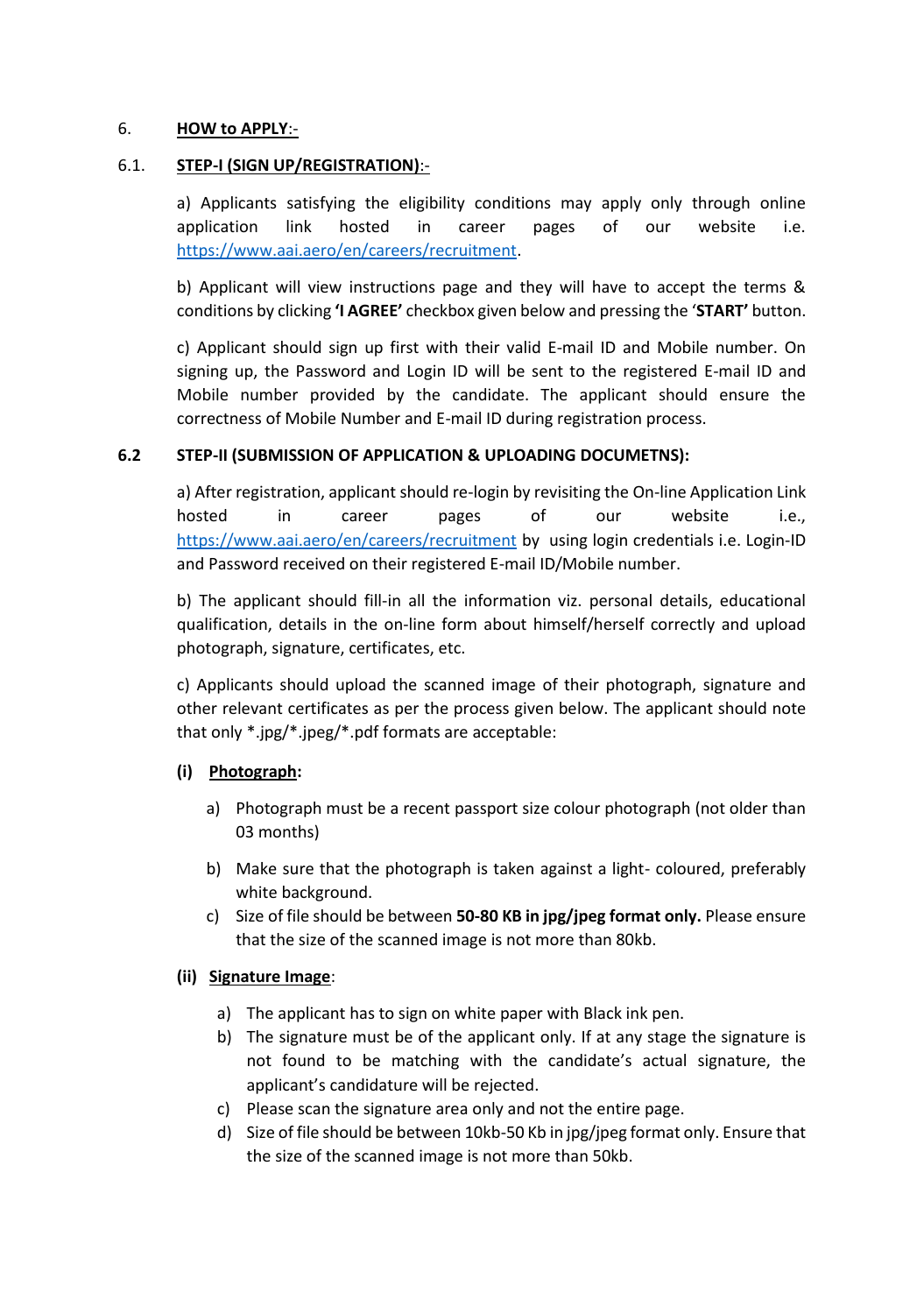# **(iii) Certificate/documents Image:**

- a) Please scan and upload relevant certificate separately.
- Matriculation Certificate as D.O.B. Proof.
- Certificate of Diploma in Mechanical/Automobile/Fire with minimum 50% marks ( OR)
- Intermediate ( $12<sup>th</sup>$  Pass) (Regular Study) with 50% marks.
- Caste Certificate.
- Driving License(Valid Heavy Vehicle Driving License; OR Valid Medium Vehicle Driving License issued at least one year before 15.01.2018; OR Valid Light Motor Vehicle License issued at least two years before 15.01.2018.
- Domicile Certificate.
- In case of Ex-Servicemen, scanned copy of Discharge Certificate.
- b) Each Certificate should be \*.jpg/\*.jpeg/\*.pdf Format of size between 50 KB-1000KB only

# iv) **Up-loading the Photograph, Signature & Certificate(s):**

The candidate should login to upload his/her photograph, signature and Certificate as per the instructions given in the following paragraphs:

- a) There are separate links for uploading photographs, Signature and Certificate(s). Click on the respective link to upload Photograph/Signature/Certificate etc.
- b) Browse and select the location where the scanned photograph/Signature/certificates files have been saved. Select the file by clicking on it.
- c) Click the 'Open/Upload' button. The photograph/signature/certificate file will get uploaded.
- d) Candidate is required to download the system generated online application form with **Unique Registration Number**, which may be retained for future reference.

# **6.3 STEP-III: PAYMENT OF APPLICATION FEE THROUGH PAYMENT GATEWAY (SBI COLLECT)**

Once the application is submitted by the Candidate on completion of Step-II, the Candidate needs to re-login for remitting Fee after minimum 24 hours. The candidate will be redirected to Payment Gateway (SB Collect) of State Bank of India portal by clicking "Make Payment" tab for remitting Application Fee with following payment option viz., Internet Banking, Credit Card and Debit Card. The candidate should follow the instructions by confirming particulars indicated therein for remitting application fee of Rs. 400/-

## 7. **GENERAL INSTRUCTIONS:**

- 1. Only candidate, who are domicile of **Assam, Manipur, Tripura, Nagaland, Arunachal Pradesh, Mizoram and Meghalaya** can apply for the above post.
- 2. Before applying for the post, the candidate should ensure that he/she meet the eligibility and other criteria as mentioned in the advertisement. **The candidate should crosscheck the information furnished in the application form before**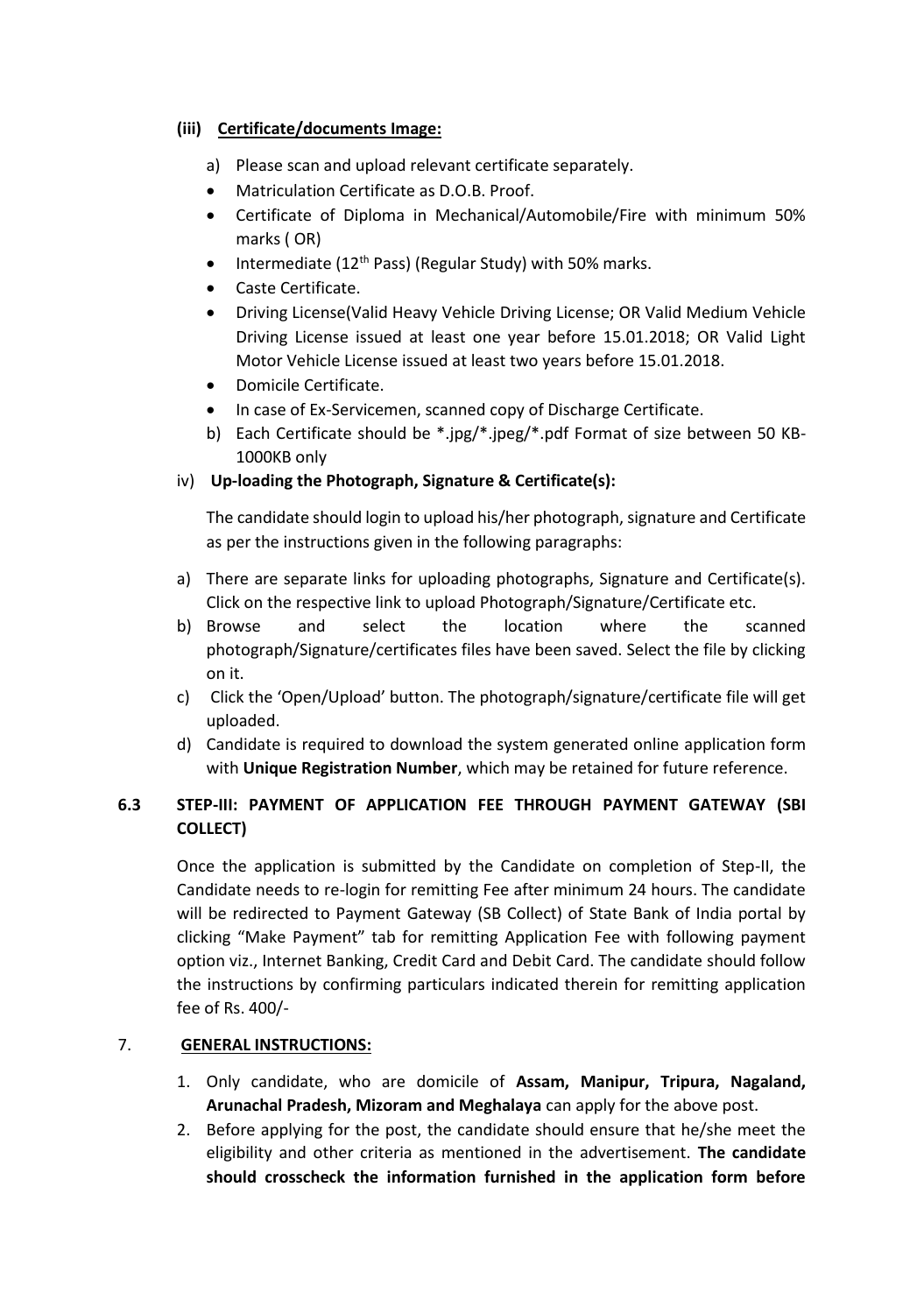**finally submitting the same as no correction would be possible later.** Furnishing of wrong/false information will lead to disqualification and AIRPORTS AUTHORITY OF INDIA will not be responsible for any consequence of furnishing such wrong/false information.

- **3. The eligibility with respect to Age and Educational Qualification will be determined as on 15.01.2018. The candidates whose result for final year examination is awaited are also allowed to appear in the computer based/online examination subject to the condition that they have to produce the final result at the time of document verification.**
- 4. Wherever CGPA/OGPA is awarded, the candidates will have to produce document indicating equivalent percentage of marks as per norms adopted by the Board/University/Institute at the time of document verification.
- 5. Appointment to above mentioned post is subject to fulfilling eligibility criteria and successfully passing all modules of Basic Training Course.
- 6. Candidates employed in Govt. Departments/PSUs/Autonomous bodies must produce No Objection Certificate (NOC) from their employer at the time of documents verification. In case, the candidate fails to produce the NOC, his/her candidature will be not be considered.
- 7. Candidates belonging to SC/ST will have to produce his/her original caste certificate from the competent authority, along with self-attested copy of the same, at the time of documents verification failing which his/her candidature shall be cancelled and he/she will not be considered for further selection process.
- 8. The OBC candidates availing reservation will have to produce original OBC Certificate with "NON CREAMY LAYER STATUS" in the prescribed format issued by the **Government of India** along with self-attested copy of the same at the time of documents verification failing which his/her candidature shall be cancelled and he/she will not be considered for further selection process.
- 9. The candidates have to appear for the computer based/online examination, physical measurement, driving test, physical endurance test for the above post at their own expenses.
- 10. The education and other qualifications must be obtained from Government recognized institutions/Universities as per statutes.
- 11. In case of Ex-Servicemen, the applicant should upload scanned copy of Discharge Certificate.
- 12. Centres for Computer Based (Online) Test will be held in **Guwahati, Agartala and Silchar** (including city suburbs).
- 13. Mere fulfilling of minimum qualification will not vest any right on candidates for being called for online examination/physical endurance test. No interim correspondence will be entertained.
- 14. Candidature of the registered candidates is liable to be rejected at any stage of recruitment process or after recruitment or joining if any information provided by the candidate is found false or is not found in conformity with eligibility criteria mentioned in the advertisement.
- 15. The decision of AIRPORTS AUTHORITY OF INDIA in all matters regarding eligibility of the candidate, the stages at which such scrutiny of eligibility is to be undertaken,